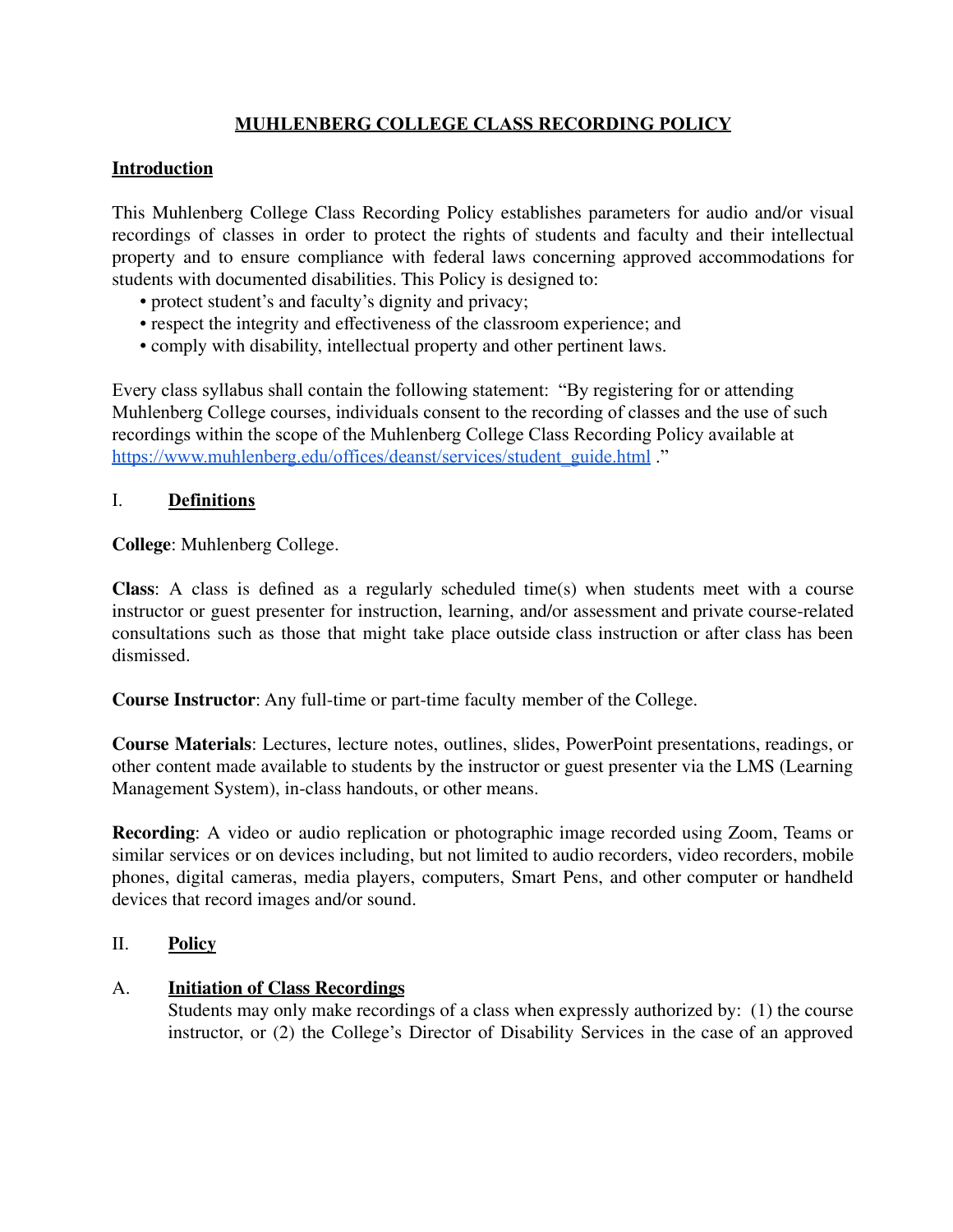accommodation for a documented disability.<sup>1</sup> Course instructors may elect to make recordings of a class subject to the requirements set forth below.

In regard to (1) above: a course instructor may give permission to an entire class as part of the course syllabus or, alternatively, may grant permission to select individuals (including proxy recordings); and the course instructor may rescind previously granted permission to record a class at any point during the course, provided that doing so does not compromise an approved accommodation.

In regard to (2) above, the accommodation plan must be provided in advance to the course instructor and the plan must include, but is not limited to, start and end date of class recordings, method of recording, method of dissemination of recording, and length of access to recording. In the event that an accommodation plan is provided on short notice, the course instructor, the College's Director of Disability Services and the student shall cooperate to implement the accommodation plan within a reasonable amount of time.

In regard to class recordings made at the election of the course instructor, the course instructor may retain and use such class recordings in future classes taught by such course instructor. Course instructors may also retain and use such class recordings for other purposes on the condition that all identifying student audio and images are edited out of such class recordings unless the affected students have provided written approval for such use.

Permission to allow class recording is not a transfer of any copyrights in the recording or related course materials. Materials contained within the class recordings, including but not limited to videos and other web-based media, may also have their own copyright protection for which there may be separate prohibitions under the law against dissemination.

Course instructors must comply with federal and state laws and College policies regarding approved accommodations for students with documented disabilities.

#### B. **Access to Class Recordings**

Access to class recordings authorized by the course instructor is restricted to the student or students in the recorded class who have been given permission by the course instructor to access such recordings.

Access to class recordings authorized by the College's Director of Disability Services in the case of an approved accommodation for a documented disability is restricted to the student who was granted the accommodation.

All class recordings other than class recordings made by an individual student for use by such student, must be hosted on Panopto, the College's secure video management system.

 $<sup>1</sup>$  Information about the College's disability services and how to request an accommodation for a documented</sup> disability can be found at <https://www.muhlenberg.edu/offices/disabilities/accommodations/>.